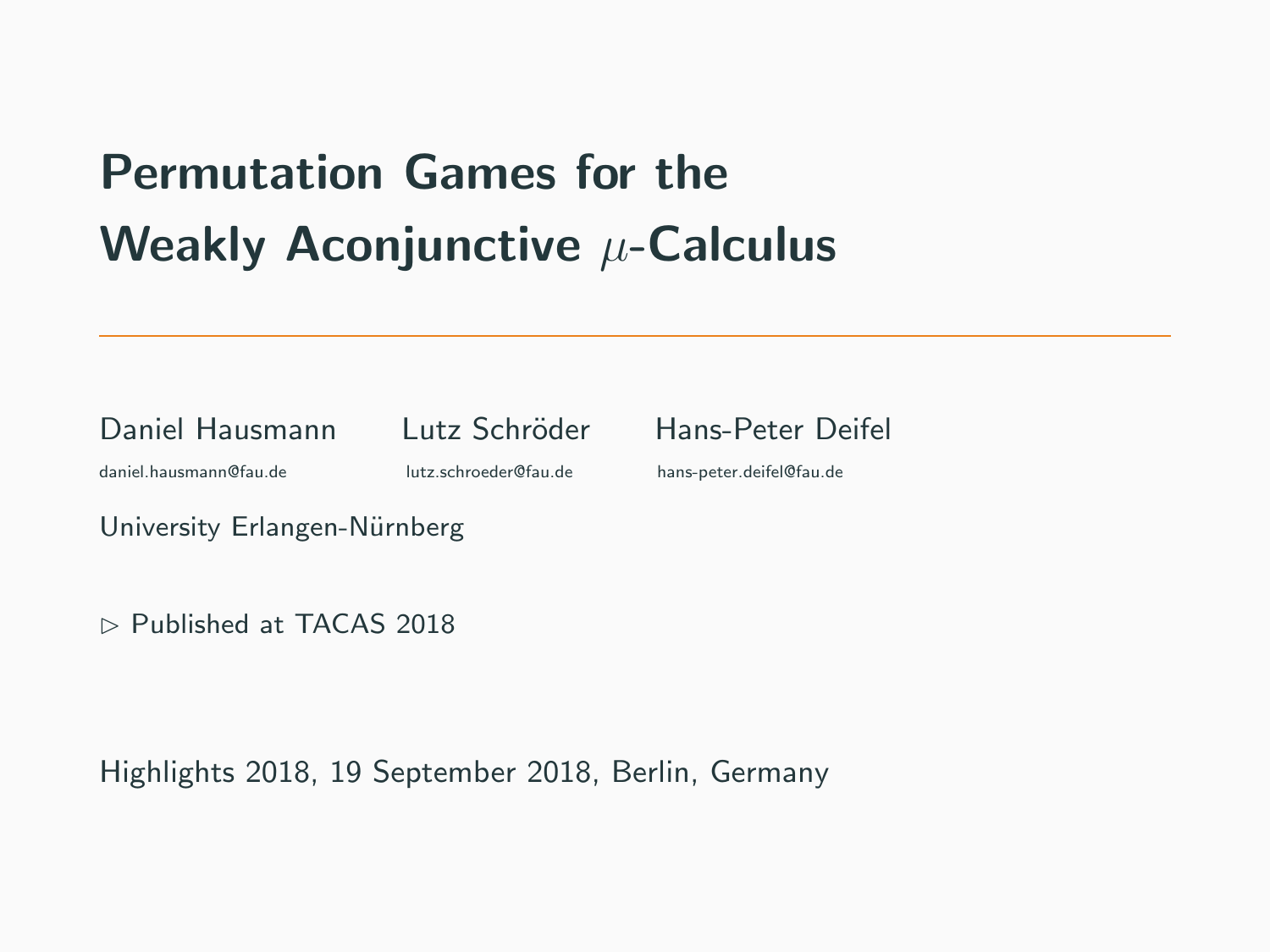Constructing satisfiability games for the  $\mu$ -calculus typically involves determinization of parity automata (tracking automata).

Key observation: For **aconjunctive** formulas, tracking of **fixpoints** already is deterministic; easier determinization of tracking automata

### Results:

- $\triangleright$  Concept of limit-deterministic parity automata along with determinization procedure
- $\triangleright$  Asymptotically smaller satisfiability games for aconjunctive formulas
- $\triangleright$  Implementation of solver for these games, coalgebraic and on-the-fly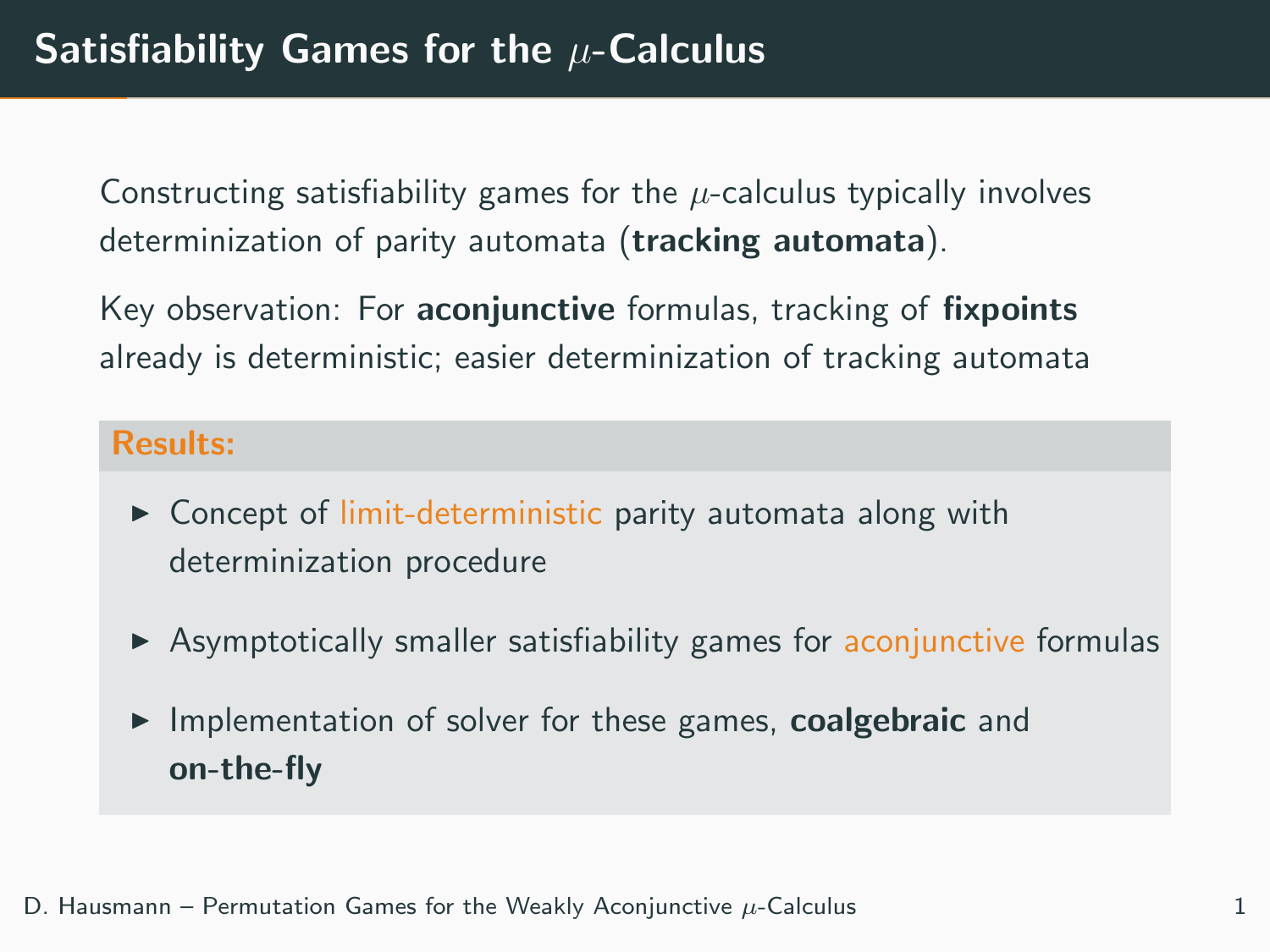## Parity automata (PA)

 $\mathcal{A} = (V, \Sigma, \delta, q_0, \alpha)$  with transition relation  $\delta \subset V \times \Sigma \times V$  and priority function  $\alpha : \delta \to \mathbb{N}$ . Priorities are assigned to **transitions** rather than states, e.g. [Schewe,Varghese 2014].

**Büchi automata** are PA with priorities just 1 and 2 ( $\delta_1 = \overline{F}$ ,  $\delta_2 = F$ ).

### Limit-deterministic PA

PA  $\mathcal A$  is **limit-deterministic** (LD) if all its accepting runs are deterministic from some point on.

Büchi automaton is LD iff for all  $t \in F$ , scc(t) is deterministic.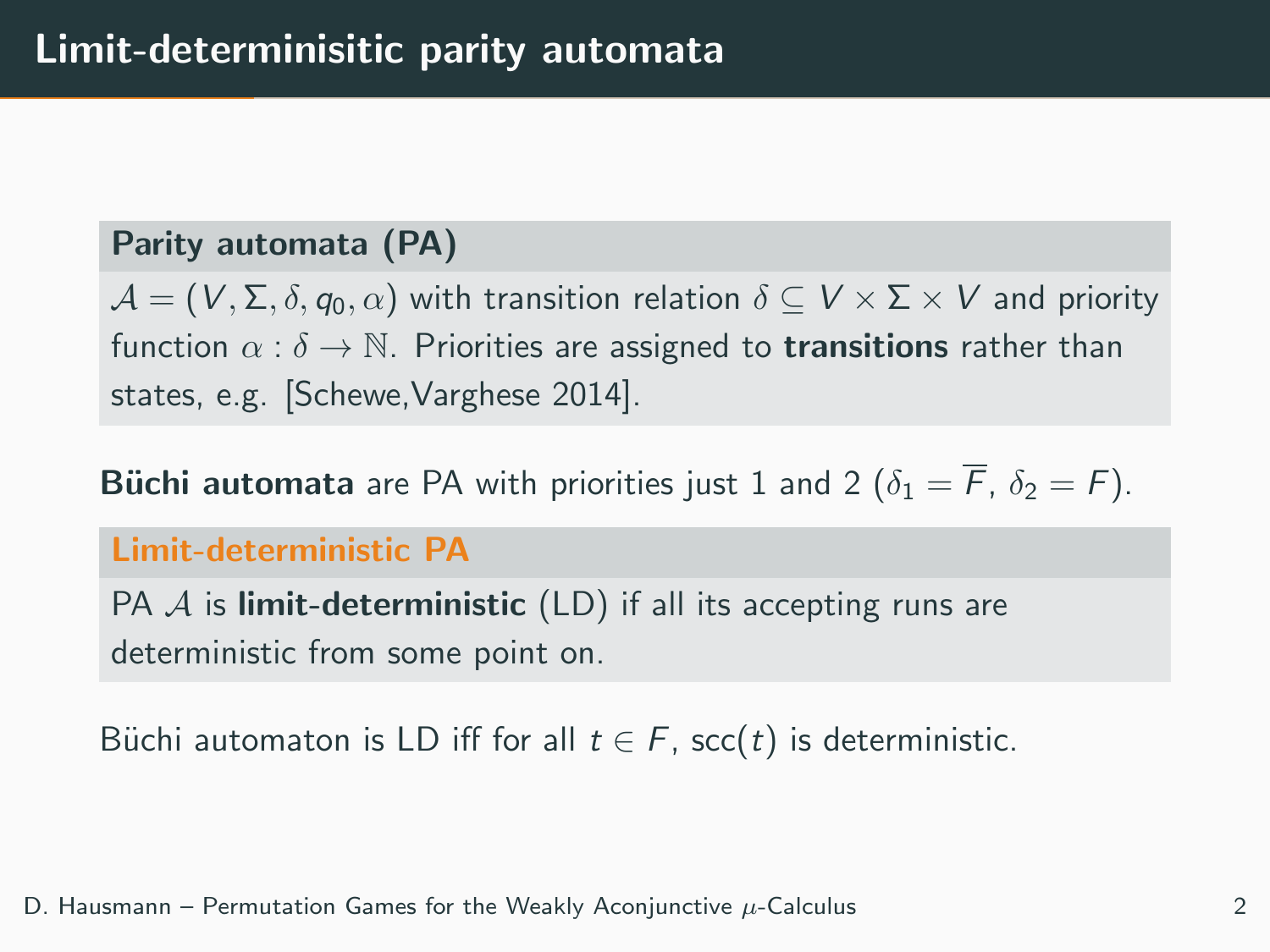Theorem [Esparza, Kretínský, Raskin, Sickert, TACAS 2017] LDBA B of size n can be determinized to DPA Det(B) of size  $\mathcal{O}(n!)$ and with  $L(\mathcal{B}) = L(\mathrm{Det}(\mathcal{B}))$ .

Safraless determinization, using permutations of states.

### Lemma

LDPA  $A$  of size *n* with  $k$  priorities can be transformed to LDBA Büchi(A) of size  $\mathcal{O}(nk)$  and with  $L(\mathcal{A}) = L(\text{Büchi}(\mathcal{A}))$ .

### **Corollary**

LDPA  $\beta$  of size n with k priorities can be determinized to equivalent DPA Det(Büchi(B)) of size  $\mathcal{O}((nk)!)$ .

This brings the bound down from  $\mathcal{O}(((nk)!)^2)$ .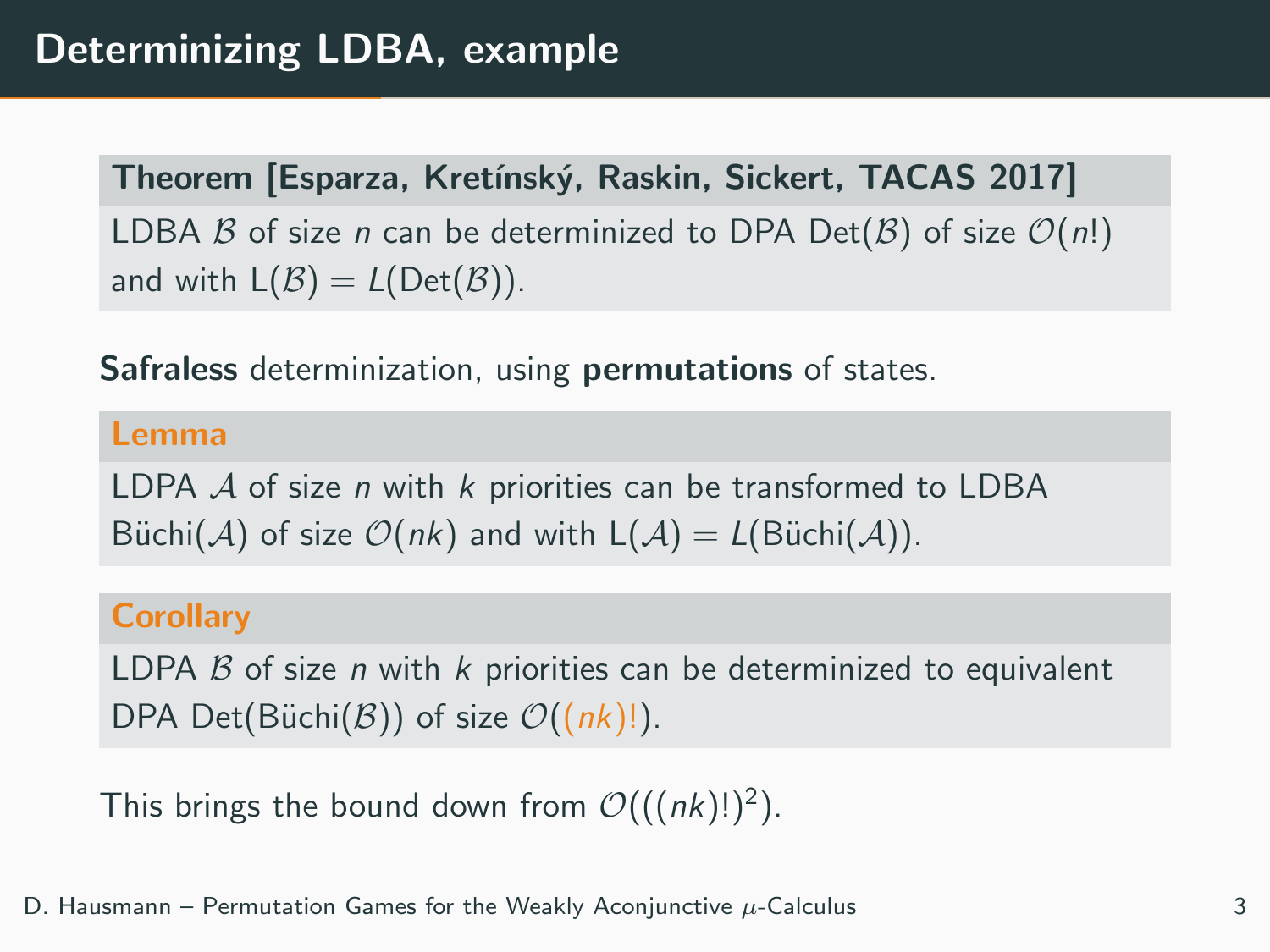The  $\mu$ -calculus [Kozen, 88]: expressive logic, extending modal logic with fixpoint operators  $(\mu X, \psi, \nu X, \psi)$ ; models are standard Kripke structures.

**Aconjunctive formulas:** in conjunctions  $\psi_1 \wedge \psi_2$ , at most one  $\psi_i$ contains an **active**  $\mu$ -variable, i.e. a variable that can be transformed to a formula containing a free least fixpoint variable by (repeatedly) replacing variables with their binding fixpoint.

E.g.  $\nu X.\mu Y.(\Diamond X \wedge \Box Y)$  is aconjunctive while  $\mu X.\nu Y.(\Diamond X \wedge \Box Y)$  is not. Weak aconjunctivity [Walukiewicz, 2000] relaxes this.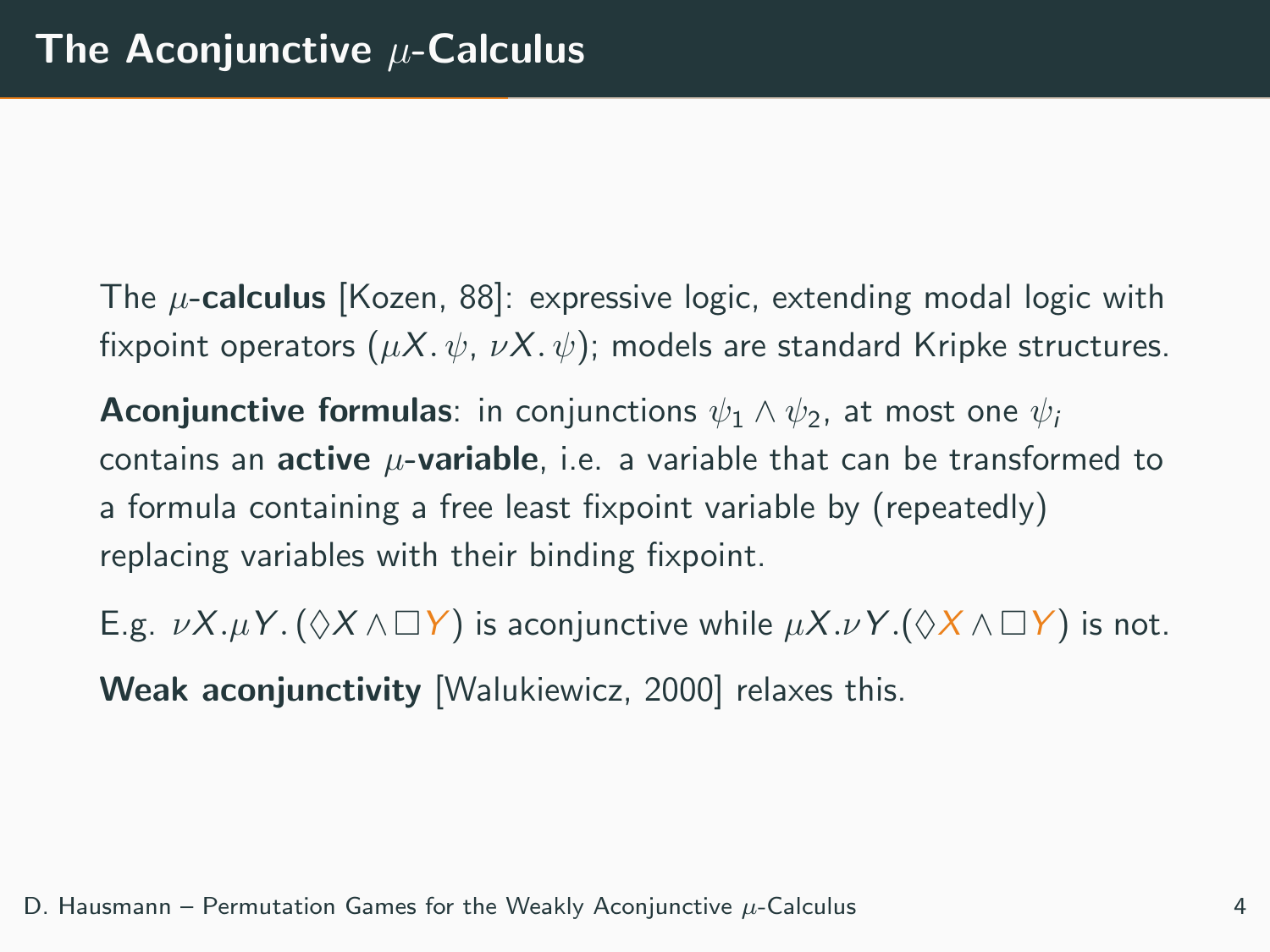**Tracking automaton**  $A_{\psi}$  for formula  $\psi$ : NPA that tracks single formulas through potential models, accepting bad branches, i.e. infinite paths on which some least fixpoint is unfolded infinitely often.

Priorities according to **alternation depth** of passed fixpoint variables.

### Lemma

If  $\psi$  is weakly aconjunctive, then the tracking automaton  $\mathcal{A}_{\psi}$  is limit-deterministic.



D. Hausmann – Permutation Games for the Weakly Aconjunctive  $\mu$ -Calculus  $\mu$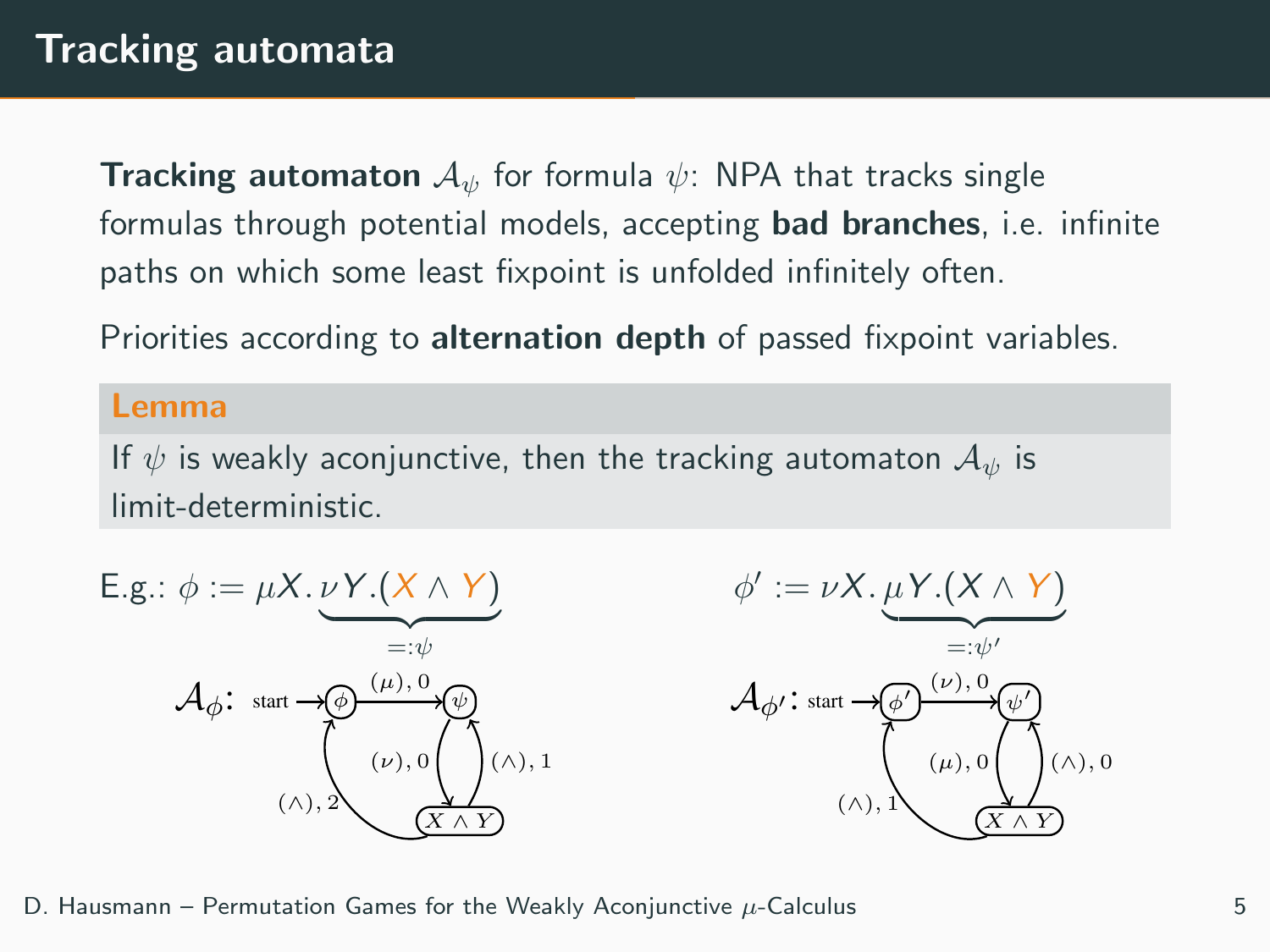Permutation games for the weakly aconjunctive  $\mu$ -calculus Input: Weakly aconjunctive formula  $\psi$ 

- 1. Tracking automaton  $\mathcal{A}_{\psi}$  is LDPA of size  $n = |\psi|$  with  $k = ad(\psi)$ priorities, recognizes **bad branches** in pre-tableaux for  $\psi$ .
- 2. Determinize  $A_{\psi}$  using permutation method, obtaining equivalent DPA  $B_{\psi}$  of size  $\mathcal{O}((nk)!)$  and with  $\mathcal{O}(nk)$  priorities.
- 3. Complement DPA  $\mathcal{B}_{\psi}$ , obtaining DPA  $\mathcal{C}_{\psi}$  of same size.
- 4. Solve resulting satisfiability game on states of  $C_{\psi}$  in time  $\mathcal{O}((nk)!^{nk})$ .

Build the game step by step and solve it **on-the-fly**, using the fixpoint iteration algorithm for parity games, see e.g. [Bruse, Falk, Lange, 2014].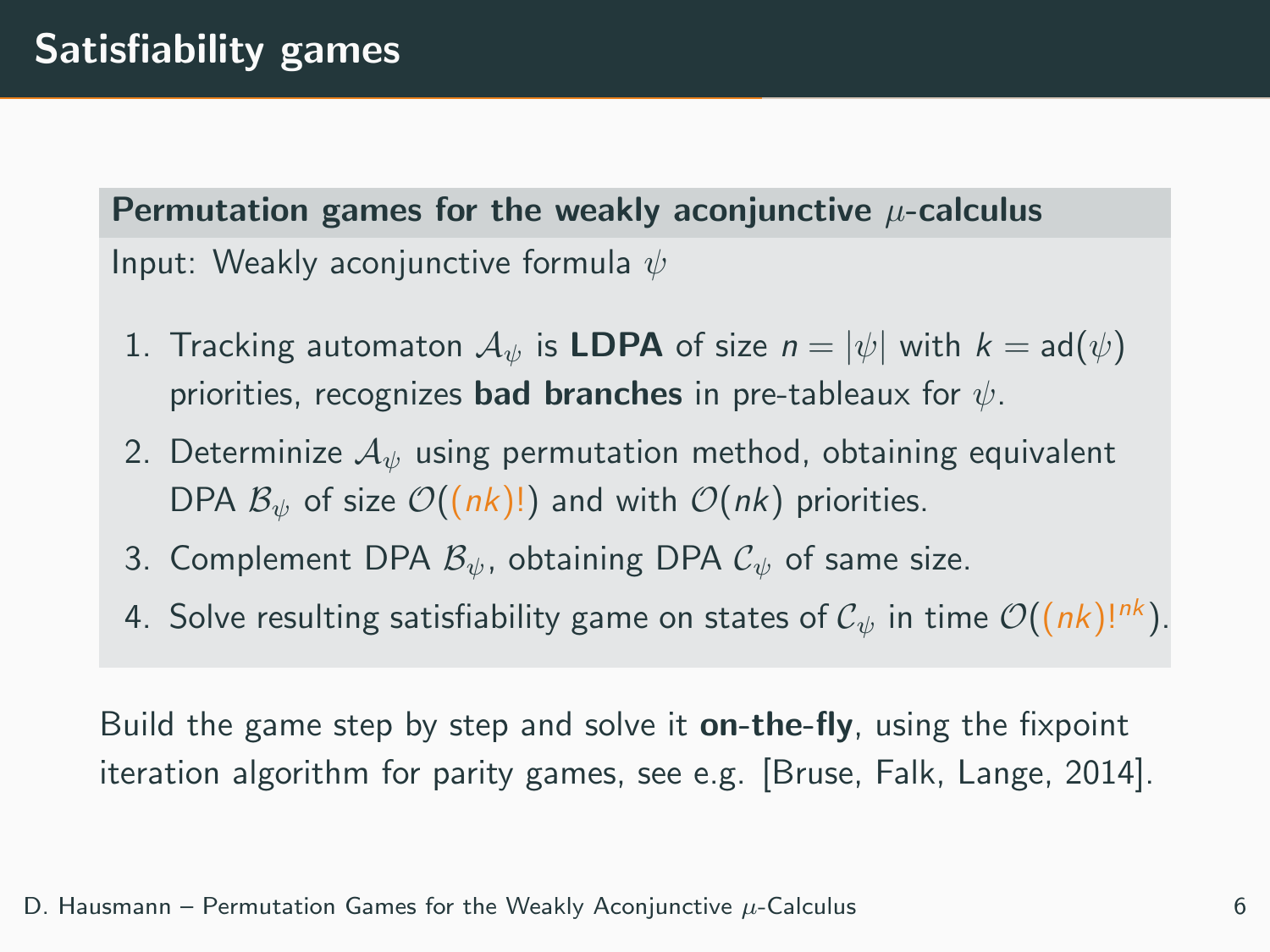Permutation games work for the **coalgebraic**  $\mu$ -calculus (covering e.g. alternating-time and probabilistic fixpoint logics, and game logic).

They have been implemented as part of the **Coalgebraic Ontology** Logic Reasoner (COOL):

<https://www8.cs.fau.de/research:software:cool>

We compare COOL with MLSolver (which supports the full  $\mu$ -calculus) on some series of aconjunctive formulas.

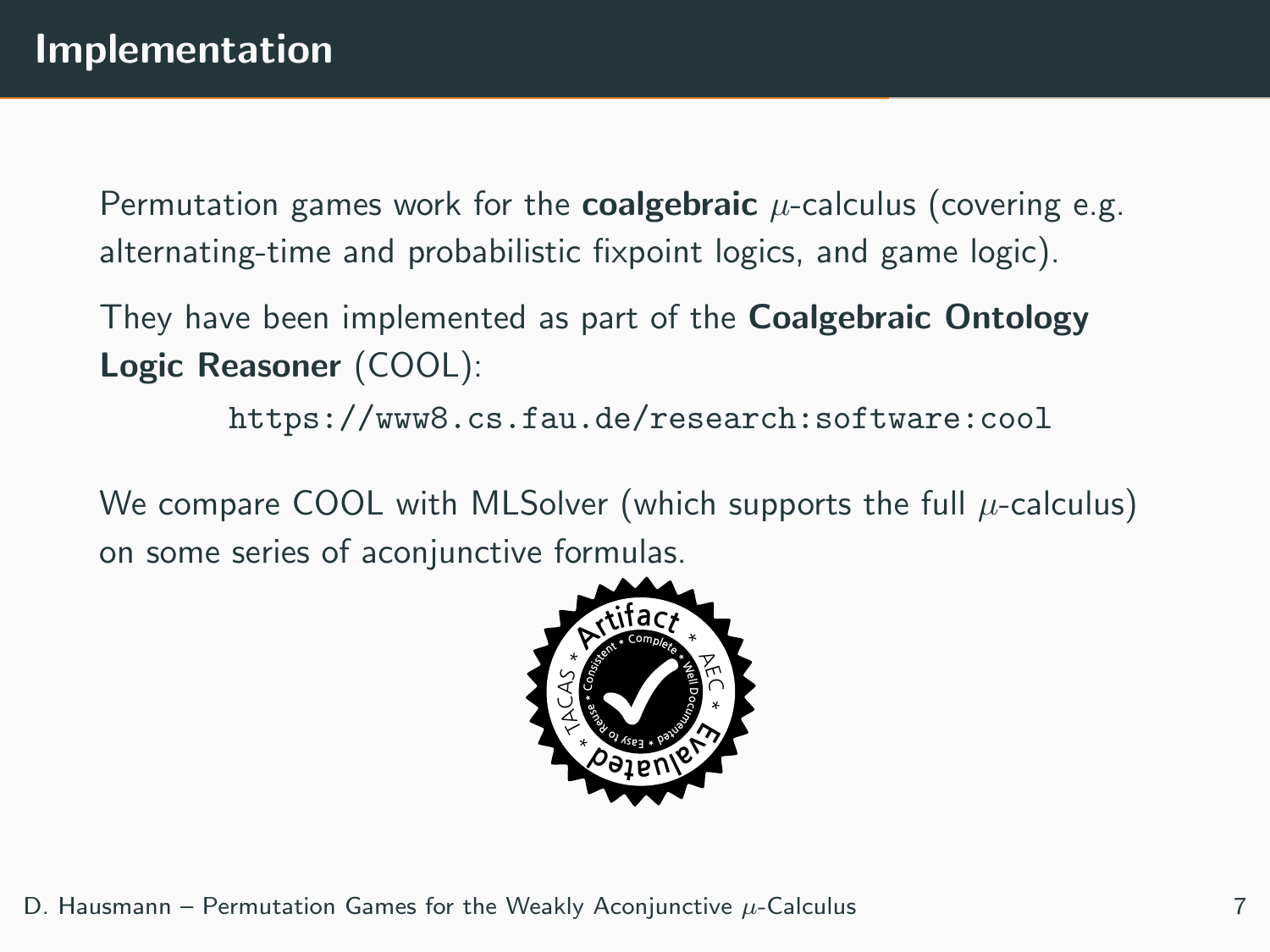# Benchmarking



"Parity automata with  $n$  priorities can be transformed to equivalent parity automata with 3 priorities." (valid)